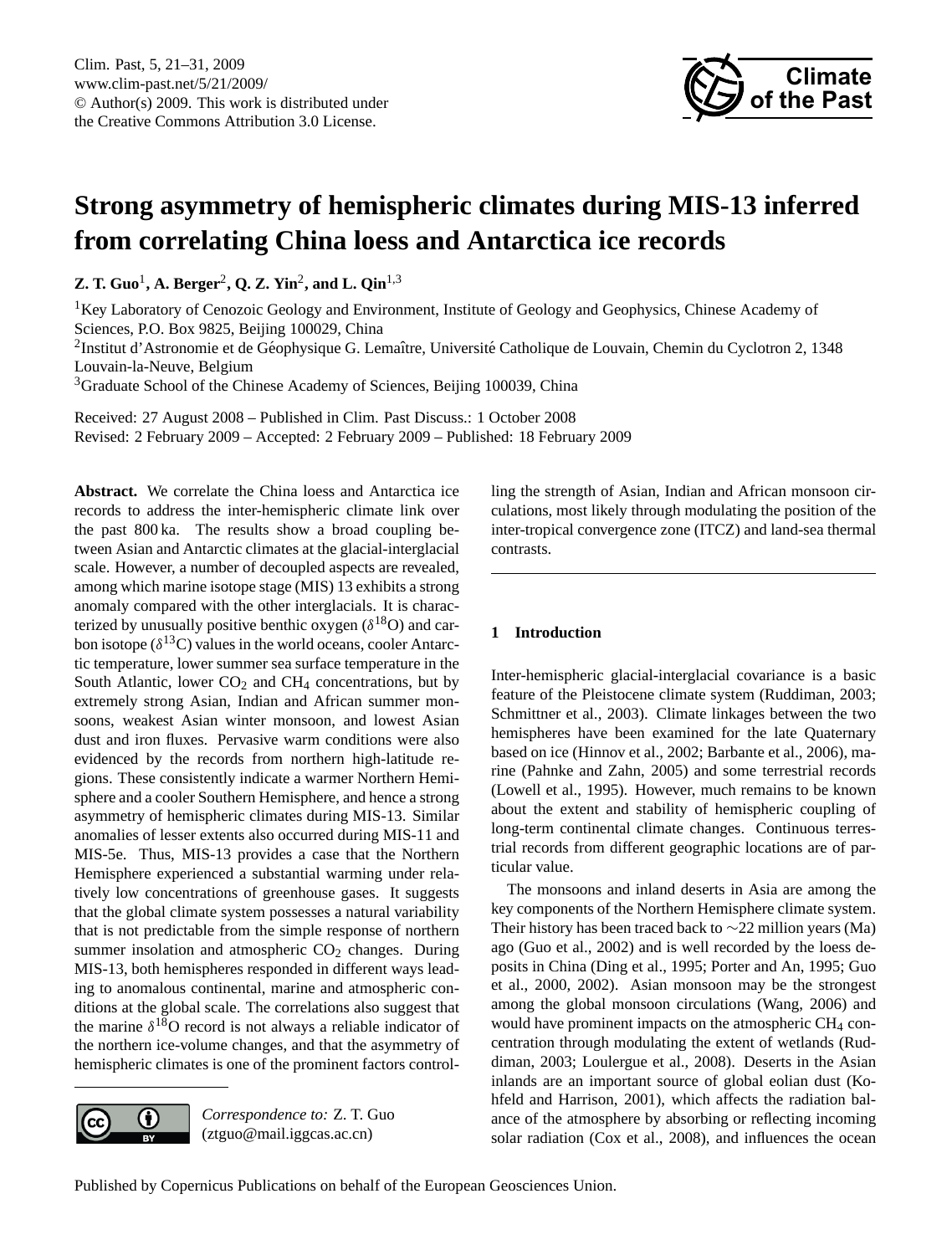

**Fig. 1.** Maps showing the modern environmental pattern and Loess Plateau in China. **(a)** Modern environmental pattern and the prevailing atmospheric circulation. Dotted arrows indicate the southwest and southeast Asian summer monsoons and solid arrows indicate the Asian winter monsoon. **(b)** Loess Plateau in China and the studied sites.

 $CO<sub>2</sub>$  uptake capacity by modulating the amount of micronutrients (particularly iron) to the ocean (Ridgwell, 2003).

The emitted dust from the Asian inlands was transported by the Asian winter monsoon and deposited in the Loess Plateau in northern China (Fig. 1) where annual rainfall is mainly brought by the Asian summer monsoon (Ding et al., 1995; Porter and An, 1995; Guo et al., 2004). These processes led to the formation of loess-soil alternations with soils corresponding to strengthened summer monsoons and loess to strengthened winter monsoons. Because the summer and winter monsoon circulations originate from northern low- and high-latitudes, respectively, China loess bears climate information of large regional, and to some extent, hemispheric significance.

In the Southern Hemisphere, Antarctic ice records have recently been extended to ∼800 thousand years (ka) ago. The  $\delta D$  record provides a history of Antarctic temperature

changes (Jouzel et al., 2007). Analyses of the air bubbles yield a high-resolution history of the atmospheric concentrations of greenhouse gases (Petit et al., 1999; Siegenthaler et al., 2005; Loulergue et al., 2008; Luthi et al., 2008). The eolian dust in the ice bears valuable information on atmospheric circulation and climate conditions of the dust source regions in the Southern Hemisphere (Revel-Rilland et al., 2006; Lambert et al., 2008; Marino et al., 2008). Correlating China loess and Antarctica ice records provides an ideal opportunity to evaluate the hemispheric climate link over the past 800 ka, the main aim of this study.

#### **2 Materials and methods**

We use the Quaternary loess sections at Xifeng and Changwu in northern China (Fig. 1) to generate proxies of Asian climates for the last 800 ka. Major interglacial soils and glacial loess units are labeled S0, L1, S1, L2, S2,  $\dots$ , S7 and L8 from the top to the bottom with the S5 soil unit subdivided into S5-1, S5-2 and S5-3 (Fig. 2a). Their correlation with the marine  $\delta^{18}O$  stratigraphy has been commonly accepted (Hovan et al., 1989; Kukla et al., 1990; Ding et al., 1995; Guo et al., 2000). Climate proxies were obtained from samples at 10 cm intervals (723 from Xifeng and 715 from Changwu), representing an average temporal resolution of ∼800 years for loess and ∼2000 years for soils.

Magnetic susceptibility is widely used as an indicator for soil/loess boundaries (Hovan et al., 1989; Kukla et al., 1990; Ding et al., 1995; Guo et al., 2000). Time controls for the loess timescales are determined through correlating magnetic susceptibility with the marine  $\delta^{18}$ O record (Lisiecki and Raymo, 2005) (Fig. 2a) and interpolated using a magnetic susceptibility model (Kukla et al., 1990). Although different timescales are available for the Quaternary loess of China (Kukla et al., 1990; Ding et al., 1995; Heslop et al., 2000), there is no major difference between them for the last 800 ka.

Dust flux (Fig. 2b) in loess is mainly determined by the aridity of the source regions in the Asian interior (Hovan et al., 1989; Porter and An, 1995; Guo et al., 2004). It is calculated by assuming a mean dust density of  $2.5 \text{ g cm}^{-3}$ . The  $Fe<sub>2</sub>O<sub>3</sub>$  flux in the China loess, which provides a proportionally quantitative constraint on the eolian iron input from Asia to the ocean, is calculated from the  $Fe<sub>2</sub>O<sub>3</sub>$  content (Fet) multiplied by sedimentation rate and the mean dust density of  $2.5 \text{ g cm}^{-3}$ .

Loess grain-size, especially the contents of the coarse fractions (Fig. 2e), primarily reflects the strength of the Asian winter monsoon (Porter and An, 1995; Ding et al., 1995; Guo et al., 2004), as stronger winds transport coarser dust particles. Grain-size of the Xifeng samples was measured using a Malvern Mastersizer-2000 laser analyzer with an analytical precision of about 1%. Samples were pre-treated with hydrogen peroxide to remove organic matter, then with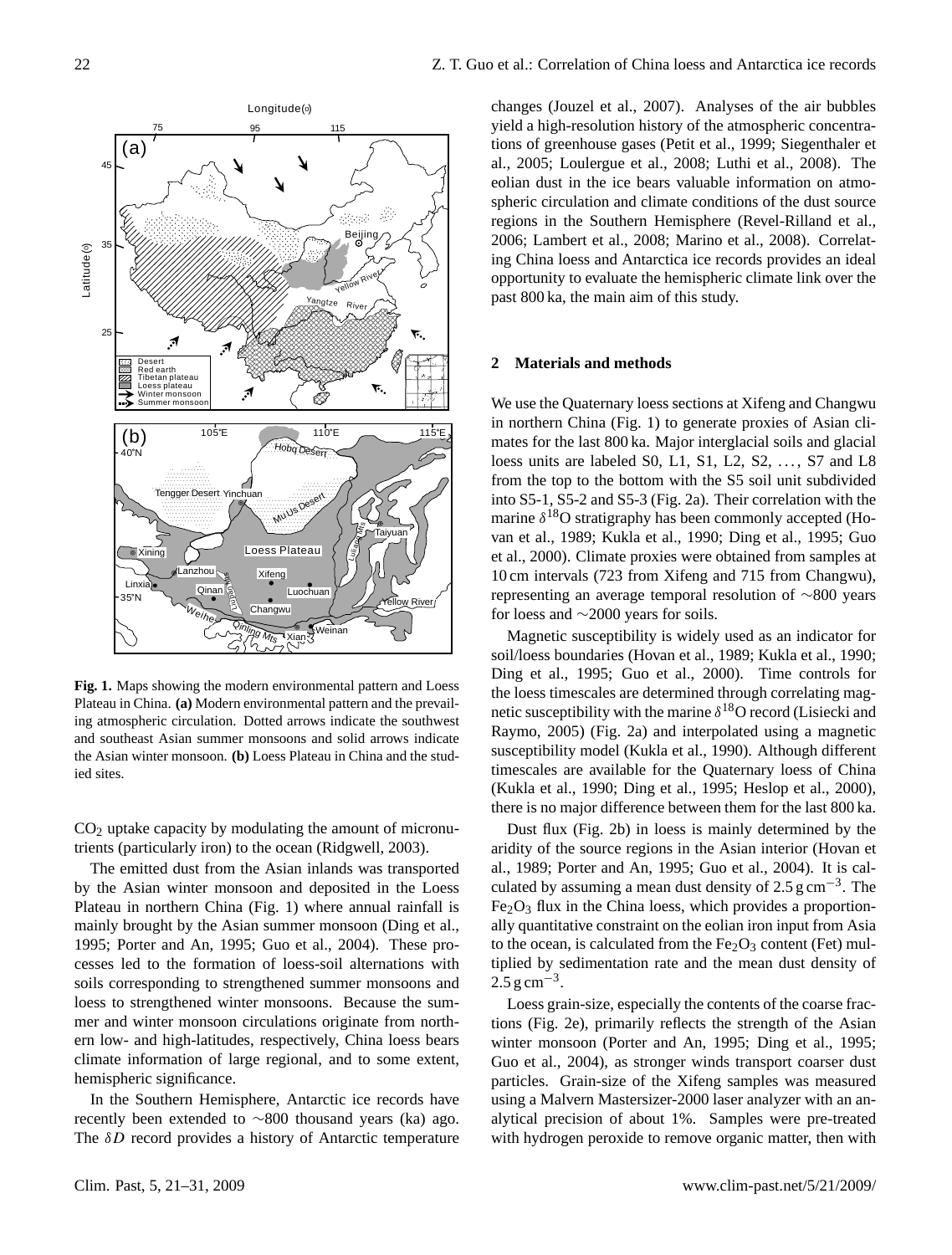

**Fig. 2.** Correlation of the China loess proxies of Asian dust intensity and winter monsoon with relevant ice and marine records. **(a)** Marine  $\delta^{18}$ O record (Lisiecki and Raymo, 2005) (blue) with the oxygen isotope stages (MIS) labelled at the top part, and loess magnetic susceptibility at Xifeng (red) with the major soil and loess units labelled; **(b)** Dust ( blue) and Fe2O3 flux (red) at Xifeng plotted on log scales; **(c)** Antarctic (Vostok and EDC) CO2 records (Luthi et al., 2008; Petit et al., 1999; Siegenthaler et al., 2005); **(d)** EDC (Lambert et al., 2008) (red, log scale) and equatorial Pacific (Winckler et al., 2008) (blue) dust fluxes; **(e)** Loess grain-size changes shown by the content of the  $>32 \mu m$ fraction at Xifeng (red) and EDC dust size normalized (Lambert et al., 2008) (blue). **(f)** Summer daily insolation (Berger, 1978) at 65◦ N (red) and at 65◦ S (blue). Marine data are plotted versus their own timescales. Antarctic data are plotted versus EDC3 chronology (Parrenin et al., 2007).

hydrochloric acid to remove carbonates, and with sodium hexametaphosphate for dispersion.

Chemical weathering indexes (Fig. 3a) of the China loess are widely used to document the effects of the summer monsoon because soil formation and chemical weathering in the Loess Plateau primarily depend on the monsoon-related summer moisture and temperature (Guo et al., 1998, 2000; Rousseau and Kukla, 2000; Vidic et al., 2000). Its validity has been confirmed by biological (Rousseau and Kukla, 2000; Rousseau et al., 2000), pedological (Guo et al., 1998, 2000) and rock magnetic studies (Vidic et al., 2000). The ratio between free Fe<sub>2</sub>O<sub>3</sub> (Fed), mainly of pedological origin (Singer et al., 1992; Vidic et al., 2000) and total  $Fe<sub>2</sub>O<sub>3</sub>$ (Fet) is a measurement of the quantity of iron liberated from iron-bearing silicate minerals by chemical weathering relative to the total iron available. This index is widely used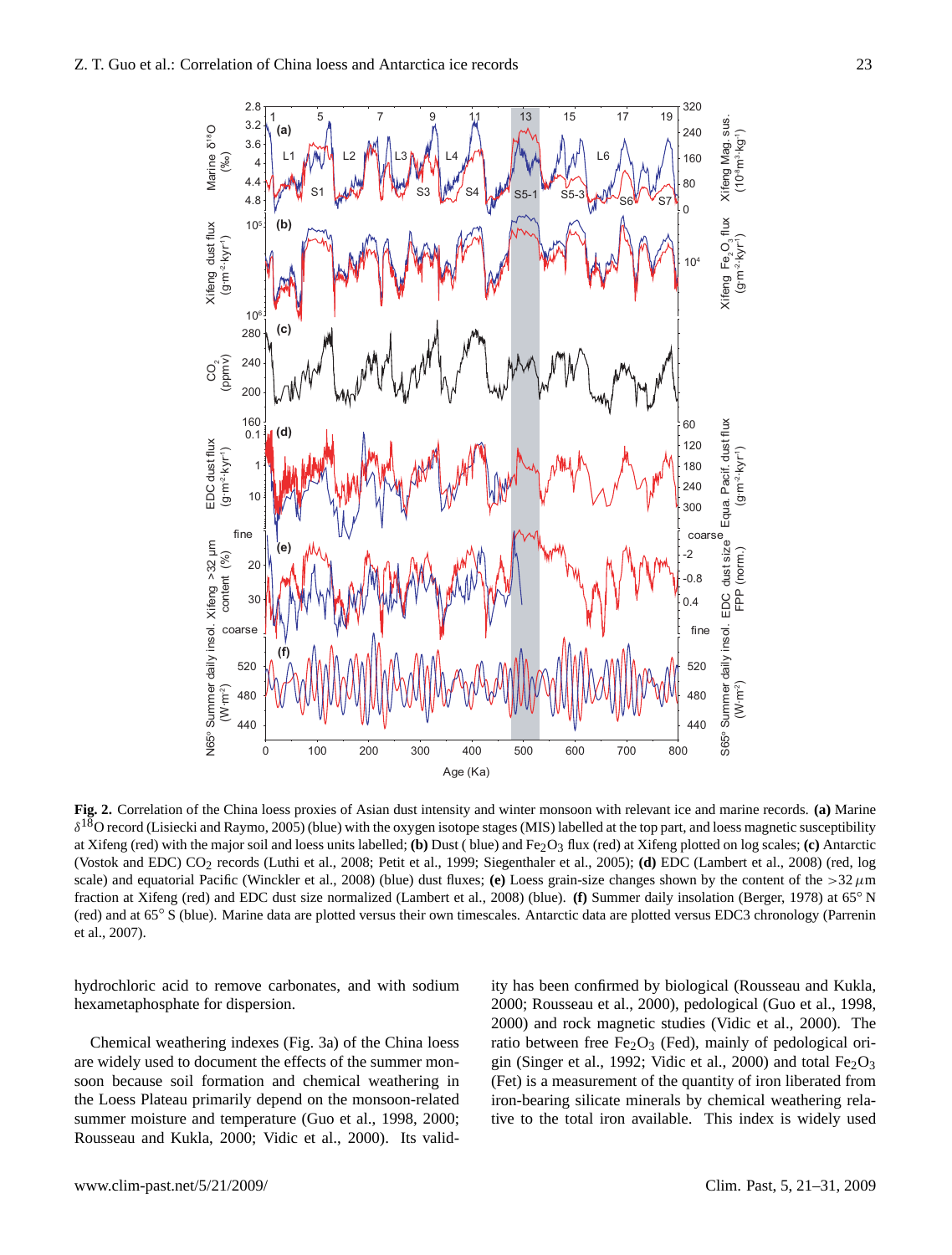

Fig. 3. Correlation of the China loess proxies of Asian summer monsoon with relevant ice and marine records. (a) Chemical weathering index (Guo et al., 2000) (Fed/Fet) at Xifeng (blue), Changwu (green) and the redness at Xifeng (red); (b) EDC δD (blue) (Jouzel et al., 2007) and CH4 record (red) (Loulergue et al., 2008); **(c)** Benthic δ <sup>13</sup>C records from the North Atlantic site 552 (black) (Raymo et al., 1997), tropical Atlantic site 664 (blue) (Raymo et al., 1997), North Pacific site 849 (red) (Raymo et al., 1997) and Southern Ocean site RC 13-229 (green) (Oppo et al., 1990) versus their own timescales. **(d)** Summer daily insolation (Berger, 1978) at 30◦ N.

by pedologists (Duchaufour, 1983) to assess the chemical weathering of soils and has also been successfully used for documenting the history of chemical weathering of the China loess (Guo et al., 1998, 2000). Magnetic susceptibility and Fed/Fet data are from Guo et al. (2000).

The degree of reddening of the soils in loess is indicative of pedogenic intensity and largely reflects soil temperature

(Guo et al., 1998, 2000; Yang and Ding, 2003). Redness is measured on samples from Xifeng using a Minolta-CM2002 spectrophotometer with an analytical precision of ∼10% and is expressed as the ratio of red versus total reflectance.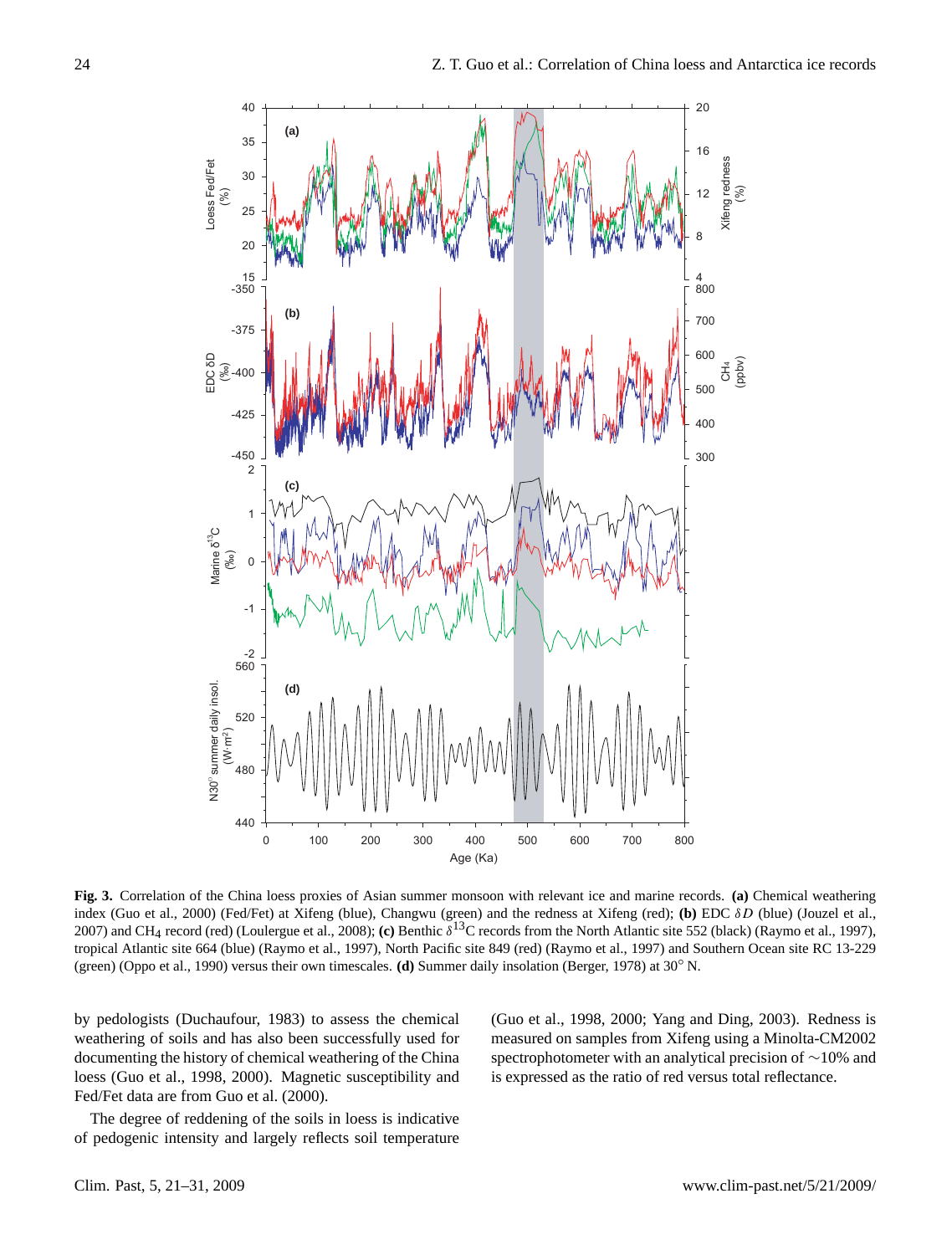#### **3 Results and discussions**

3.1 Broad coupling and decoupled aspects of hemispheric climates

Similar to the Antarctic dust flux (Lambert et al., 2008), dust flux in Asia (Fig. 2b), as is determined by the aridity in the Asian inlands, matches overall the glacial-interglacial cycles with higher values for glacial times. However, the relative glacial-interglacial variability is smaller and the average flux is much higher in Asia than for Antarctica (Fig. 2d). Southern South America may be the dominant dust supplier to Antarctica during cold conditions while Australia also contributed during warm times (Revel-Rolland et al., 2006; Lambert et al., 2008; Marino et al., 2008). Similar glacialinterglacial cycles of dust flux were also observed for the equatorial Pacific (Fig. 2d) (Winckler et al., 2008). These indicate a global-scale link of dust generation, likely attributable to the glacial-interglacial modulation on the global hydrological cycle.

Particle size of loess and eolian dust in marine sediments primarily reflects the wind strength (Hovan et al., 1989; Ding et al., 1995; Porter and An, 1995; Guo et al., 2004). Dust size in China loess exhibits variations similar to those of the dust flux, with coarser dust during glacial times (Fig. 2e). Although the two proxies have different implications, their coupled changes at various scales have been firmly demonstrated and attributed to the Siberian high-pressure cell that influences both Asian aridity and winter monsoon intensity (Ding et al., 1995; Guo et al., 2004). Dust size in Antarctica may be influenced by several factors (Lambert et al., 2008), but the overall negative correlation with Asian dust size (Fig. 2e) suggests some kind of link of the circulations between the two hemispheres.

The consistent changes in dust fluxes in Asia, Antarctica and the equatorial Pacific (Fig. 2) suggest a global-scale increase in the atmospheric dust load and in the input of eolian micronutrients to the ocean during glacial times. This is also shown by the iron flux (Fig. 2b) in the China loess. Both dust and iron fluxes (Fig. 2b) co-varied inversely with the atmospheric  $CO<sub>2</sub>$  level (Fig. 2c). These do not imply a strong causal link as the glacial-interglacial  $CO<sub>2</sub>$  changes may relate to a number of other factors, such as the Southern Ocean (Petit et al., 1999; Luthi et al., 2008). Nevertheless, the covariance likely supports the idea about a potential dust-CO<sub>2</sub> relationship (Ridgwell, 2003; Winckler et al., 2008), with the relative contribution yet to be determined.

The environmental effect of the Asian summer monsoon in northern China, as reflected by chemical weathering of loess (Fig. 3a), also exhibits changes broadly consistent with the glacial-interglacial cycles. Strong summer monsoons match high peaks of CH<sub>4</sub> concentration. This supports the link between the monsoon climate and atmospheric  $CH<sub>4</sub>$  concentration (Ruddiman, 2003; Loulergue et al., 2008) although other wetlands also play an important role (Loulergue et al., 2008).

Chemical weathering of silicate materials (Gaillardet et al., 1999) may affect the atmospheric  $CO<sub>2</sub>$  concentration by consuming  $CO<sub>2</sub>$ . However, strong chemical weathering of loess is correlative with high  $CO<sub>2</sub>$  level (Figs. 2c and 3a), suggesting that this process may be too slow to affect the glacial-interglacial  $CO<sub>2</sub>$  changes.

The correlations therefore show broadly coupled changes of climates between the Asian and Antarctic continents at the glacial-interglacial scale over the past 800 ka. However, some decoupled features are also obvious.

- 1. The Antarctic temperature, as reflected by the EDC  $\delta D$  record (Fig. 3b), shows a prominent change at ∼430 ka (the Mid-Brunhes Event, MBE), characterized by large increases in the interglacial temperature since then, but slightly decreased glacial temperature (Jouzel et al., 2007). The average increase in grain-size (winter monsoon) and dust flux (inland aridity) in Asia during glacial times after 430 ka is roughly consistent with this transition. However, the transition is not clear in the interglacial records of the Asian summer monsoon (Fig. 3a), winter monsoon (Fig. 2e) and inland aridity (Fig. 2b).
- 2. Although the MIS-13 temperature in Antarctica was lower than for most of the other interglacials of the past 800 ka, the strongest summer monsoon, weakest winter monsoon and lowest inland aridity in Asia are recorded in the China loess for this time, and to a lesser extent, for MIS-11 and 5e (Fig. 3a).
- 3. The largely weakened Asian summer monsoon during glacial times (Fig. 3a) matches the low glacial temperature in Antarctica (Fig. 3b). However, a number of intervals with relatively weak winter monsoons and low inland aridity within some glacial periods are documented in the China loess, such as MIS-16, MIS-14, MIS-12 and MIS-3, but with no clear expression in the Antarctic  $\delta D$  record (Fig. 3b). These suggest a greater similarity of the summer monsoon changes to the Antarctic climate during glacial times than for the winter monsoon and inland aridity in Asia.
- 4. Despite the general coherencies between high/low Asian dust intensity and low/high  $CO<sub>2</sub>$  levels, between strong/weak Asian summer monsoon and high/low CH<sup>4</sup> levels as discussed above, the fluctuation patterns for both the  $CO<sub>2</sub>$  and  $CH<sub>4</sub>$  concentrations are, overall, in better agreement with the Antarctic temperature changes (Siegenthaler et al., 2005; Loulergue et al., 2008) than with the Asian climates in the Northern Hemisphere.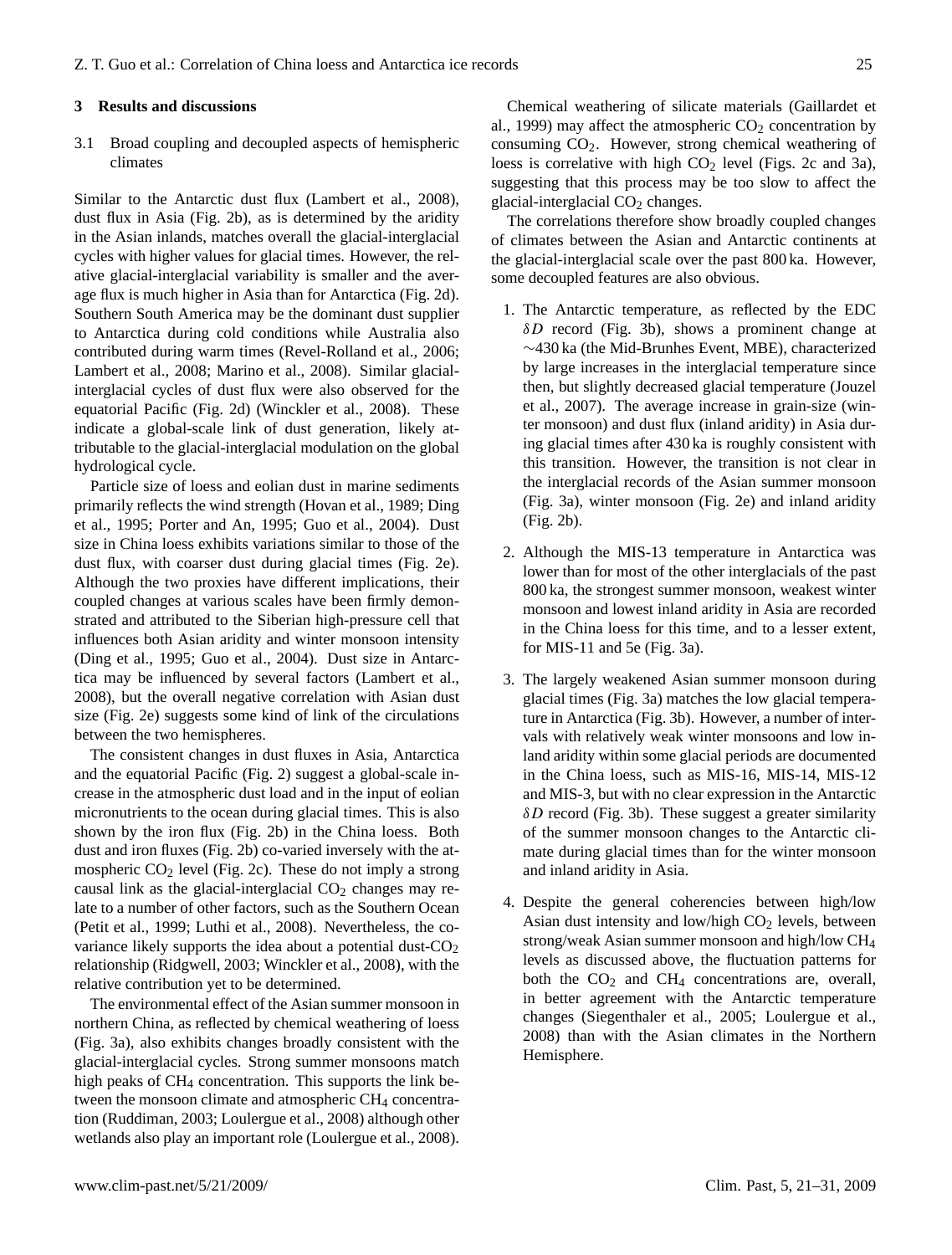### 3.2 Anomalous continental, marine and atmospheric conditions during MIS-13

Among these decoupled aspects, a particularly strong anomaly is observed for MIS-13 when compared with other interglacials of the past  $800 \text{ ka}$ . The EDC  $\delta D$  record indicates a much cooler interglacial in Antarctica (Fig. 3b) with a temperature ∼4 ◦C lower than for the Holocene (Jouzel et al., 2007). The marine  $\delta^{18}$ O record (Lisiecki and Raymo, 2005) shows the most positive values, usually interpreted as an indication of larger global ice volume (Fig. 2a).

However, the China loess recorded the lowest inland aridity (Fig. 2b), an extremely weak winter monsoon (Fig. 2e) and an extremely strong summer monsoon (Fig. 3a). MIS-13 corresponds to the strongest soil (S5-1) among all Quaternary soils in the China loess (Fig. 2a). Over the Loess Plateau, we estimate that the mean annual temperature increased by at least 4–6◦C and the annual rainfall by 200– 300 mm compared to today (Guo et al., 1998). An unusually strong Asian summer monsoon is expressed in southern China by the development of a widely spread vermiculated soil complex (Yin and Guo, 2006, 2008) indicative of extremely warm and humid conditions. Warmer and more humid Asian inlands are also reflected by reduced mass accumulation rates of Asian dust in the North Pacific (Hovan et al., 1989).

The extreme conditions of MIS-13 were not limited to the Asian monsoon zone and inland deserts. MIS-13 was also recognized as the warmest interglacial of the past 800 ka in the elevated Tibetan Plateau from the presence of forest conditions (Chen et al., 1999). Particularly warm conditions were also identified in the non-monsoonal Baikal region (Prokopenko et al., 2002), in eastern Europe (Markovic et ´ al., 2009), northern Europe (Vandenberghe, 2000; Zagwijn, 1996) and Greenland (De Vernal and Hillaire-Marcel, 2008), all in high-latitude continents of the Northern Hemisphere. Unusually strong African (Rossignol-Strick et al., 1998) and Indian (Bassinot et al., 1994) monsoons at this time were also recorded respectively by a thick Mediterranean sapropel resulting from high flooding of the Nile river, and by an extremely low surface salinity in the equatorial Indian Ocean, suggesting commonly strengthened monsoon circulations in the Northern Hemisphere.

In the global ocean,  $\delta^{13}$ C records of the past 800 ka from the North Atlantic (Raymo et al., 1997; McManus et al., 1999), tropical Atlantic (Raymo et al., 1997), and the Pacific (Raymo et al., 1997) show a global-scale positive anomaly during MIS-13 (Fig. 3c). The Atlantic  $\delta^{13}C$  gradient (Raymo et al., 1997) suggests a strong input of North Atlantic Deep Water (NADW) to the tropical Atlantic. High  $\delta^{13}$ C values were also present in the Southern Ocean (Oppo et al., 1990) (Fig. 3c). These indicate that the event had links with the ocean circulation and carbon cycle.

ODP 908 site from the North Atlantic shows a total lack of ice-rafted debris (McManus et al., 1999) during a long inter-

val within MIS-13, the only such case in the 500-ka record. Although the amount of ice-rafted debris is site-dependent, most of the records from circum-Arctic oceans indicate a reduced intensity of ice rafting, typical of a warm interglacial.

In contrast, summer sea surface temperature (SSST) in the sub-Antarctic Atlantic during MIS-13 was the lowest among interglacials of the past 550 ka (Becquey and Gersonde, 2003). Lower sea surface temperature was also observed in the Southeast Atlantic (McClymont et al., 2005) and Southwest Pacific (King and Howard, 2000).

During MIS-13, anomalous conditions were also obvious in the low-latitude Pacific where the East Asian summer monsoon originates. Surface water  $\delta^{18}$ O showed an extremely low surface salinity (De Garidel-Thoron et al., 2005) in the west Pacific warm pool. SST had a great variability, but was lower than for the other interglacials during most of the MIS-13 (De Garidel-Thoron et al., 2005). The percentages of warm surface and subsurface planktonic foraminifers in South China Sea were also significant lower than for the other interglacials (Li et al., 2008).

Atmospheric conditions were also anomalous during MIS-13. Although dust size (Fig. 2e) in Antarctica may only reflect regional subsidence (Lambert et al., 2008), the coarsest EDC dust size during MIS-13, coinciding with the monsoon anomalies in the Northern Hemisphere, appears to suggest a prominent change in the circulation of both hemispheres. A particularly prominent anomaly is the association of pervasive warm conditions in the Northern Hemisphere with the rather low atmospheric  $CO<sub>2</sub>$  concentration during MIS-13, which represents the second lowest interglacial value in the past 800 ka after MIS-17 (Fig. 2c).

Monsoonal wetlands in the Northern Hemisphere are among the dominant sources (Ruddiman, 2003; Loulergue et al., 2008) of atmospheric CH4. The unusually strong Asian, African and Indian monsoons, as well as the warm-humid conditions over the Northern Hemisphere continents during MIS-13 should have led to increased  $CH_4$  emissions. However, the atmospheric CH<sup>4</sup> concentration at this time was the lowest among interglacials of the past 800 ka (Fig. 3b).

Our correlation thus indicates for MIS-13 (1) prominent anomalies in the continental, marine and atmospheric environments; (2) a strong asymmetry of hemispheric climates marked by average cooler conditions in the Southern Hemisphere and generally warmer conditions in the Northern Hemisphere; and (3) anomalous links between the northern hemispheric climates and the atmospheric concentrations of  $CO<sub>2</sub>$  and  $CH<sub>4</sub>$  in comparison with the other interglacials.

3.3 Strong asymmetry of hemispheric climates during MIS-13

The strong imprints of the MIS-13 anomaly in continental, marine and atmospheric environments require a global-scale perspective.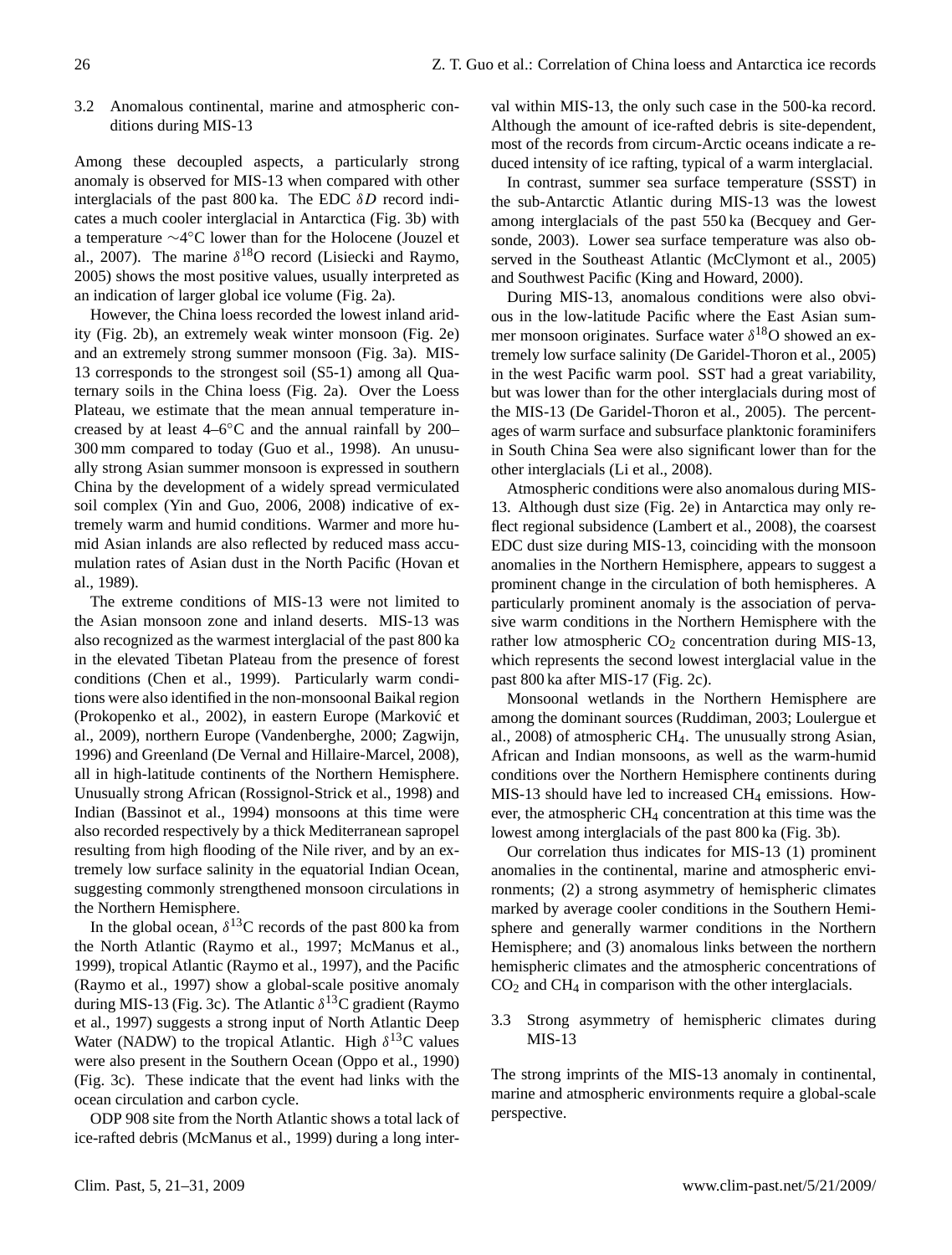Summer insolation changes at low northern latitudes have deep impacts on the Asian, Indian and African monsoons, with insolation maxima resulting in strengthened summer monsoons (Bassinot et al., 1994; Kutzbach and Liu, 1997; Ruddiman, 2003). Although insolation maxima also occurred within MIS-13 at substages MIS-13.3, 13.13 and 13.11 (Berger, 1978), the values are not higher than for other interglacials (Fig. 3d), and consequently, cannot alone explain the extremely strengthened monsoons in the Northern Hemisphere.

Because the Asian winter monsoon has a high-latitude origin, its strength is largely dependent on northern highlatitude conditions. Climate models (Ruddiman and Kutzbach, 1989; Wu and Wang, 2002) and geological records (Ding et al., 1995; Porter and An, 1995; Guo et al., 2004) consistently indicate a strong impact of northern ice-sheets and sea ice on inland aridity and winter monsoon strength in Asia through modulating the winter intensity of the Siberian High. Long-term changes in eolian grain-size and dust flux of the China loess were closely coupled with ice-rafting intensity in the circum-Arctic ocean and development of Northern Hemisphere ice-sheets over the past 6 Ma (Guo et al., 2004). The general correlation of the China loess stratigraphy with the marine  $\delta^{18}$ O record (Fig. 2a) validates this link at the glacial-interglacial scale (Hovan et al., 1989; Kukla et al., 1990; Ding et al., 1995). Ice-rafting events in the North Atlantic led to pulses of strong Asian winter monsoon at millennial scales (Porter and An, 1995). These consistently indicate a close dynamical link of the Asian winter monsoon and inland aridity with the northern ice-sheet/sea ice conditions. Consequently, the very low inland aridity and weak winter monsoon during MIS-13 in Asia indicate that ice forcing was largely weakened.

Marine  $\delta^{18}O$  records of benthic foraminifera in the past 800 ka are primarily interpreted as an indication of global ice volume (Lisiecki and Raymo, 2005), but do not discriminate signals between the southern and the northern ice-sheets. The above lines of evidence argue against the interpretation that relatively high interglacial  $\delta^{18}O$  values during MIS-13 were the result of greater ice-sheets in the Northern Hemisphere. Rather, they indicate smaller northern ice-sheets than for other interglacials, consistent with the particularly abundant pollen at this time at ODP site 646 reflecting a substantially reduced Greenland ice sheet (De Vernal and Hillaire-Marcel, 2008), and with the largely weakened Asian winter monsoon and inland aridity that indicate weakened iceforcing in high-latitude Eurasia.

Thus, the most positive marine  $\delta^{18}$ O values (Lisiecki and Raymo, 2005) during MIS-13 must have resulted from other effects. First, ice-sheets on Antarctica would have been either thicker or more extensive than for other interglacials because of the much lower air temperature (Jouzel et al., 2007) and South Atlantic summer SST (Becquey and Gersonde, 2003). However, this effect may not account for the total anomaly in the marine  $\delta^{18}$ O values because ice extent

in Antarctica is constrained by sea level (Bye et al., 2006). With a northern ice volume smaller than for the other interglacials, Antarctic ice-sheet extent could not be much larger although it could be thicker. Alternatively, the more positive marine  $\delta^{18}$ O values during MIS-13 could result from colder deep ocean temperature. In view of the ∼4 ◦C lower air temperature in Antarctica (Jouzel et al., 2007), the cold anomaly would have chilled the bottom waters sinking around Antarctica and thereby shift the benthic  $\delta^{18}$ O signals towards heavier values.

Hence, whatever the size of the southern ice-sheets during MIS-13, most of the evidence defines an unusual interglacial, characterized by a much warmer Northern Hemisphere, a much cooler Southern Hemisphere, and hence a strong asymmetry of hemispheric climates. The northern ice-sheets were smaller and sea ice at northern high-latitudes was less developed. In contrast, the lower air and summer sea surface temperature near Antarctica would have favoured more extended sea ice. Consequently, we believe that the sea ice conditions at the high-latitudes of the two hemispheres were asymmetrical.

This scenario is consistent with most of the observed features in the continental, marine and atmospheric environments during MIS-13 according to the following mechanisms yielded by geological records and climate models for some other periods.

Warmer conditions in the Northern Hemisphere continents, particularly in the Tibetan Plateau (Chen et al., 1999), enhance land-sea thermal contrasts and reinforce summer monsoon circulations (Ruddiman, 2003; Ruddiman and Kutzbach, 1989). Reduced winter and spring snow cover over Eurasia is also particularly favourable to stronger southwest summer monsoon winds (Goes et al., 2005). These conditions during MIS-13, associated with precession-driven insolation maxima at northern low-latitudes (Berger, 1978) and lower interglacial low-latitude SST (De Garidel-Thoron et al., 2005; Li et al., 2008), can largely explain the unusually strengthened monsoons in the Northern Hemisphere.

A meridional shift of the atmospheric circulation may also have played an important role. Today, the intertropical convergence zone (ITCZ) penetrates into the Northern Hemisphere in summer as far as 24◦ N due to hemispheric asymmetry and reinforces the northern monsoon circulations (Wang, 2006). Climate records and model experiments showed that a further shift can be induced by more extended sea ice over the Southern Ocean, cooler temperature in the Southern Hemisphere (Iriondo, 2000; Markgraf et al., 2000), and reduced dust aerosol in the Northern Hemisphere (Cox et al., 2008). Because MIS-13 is marked by these conditions, this would provide a complementary explanation of the strong summer monsoons in the Northern Hemisphere during MIS-13.

A cooler MIS-13 in the Southern Hemisphere would favour a reduced terrestrial biomass, but a warmer and more humid Northern Hemisphere would have led to globally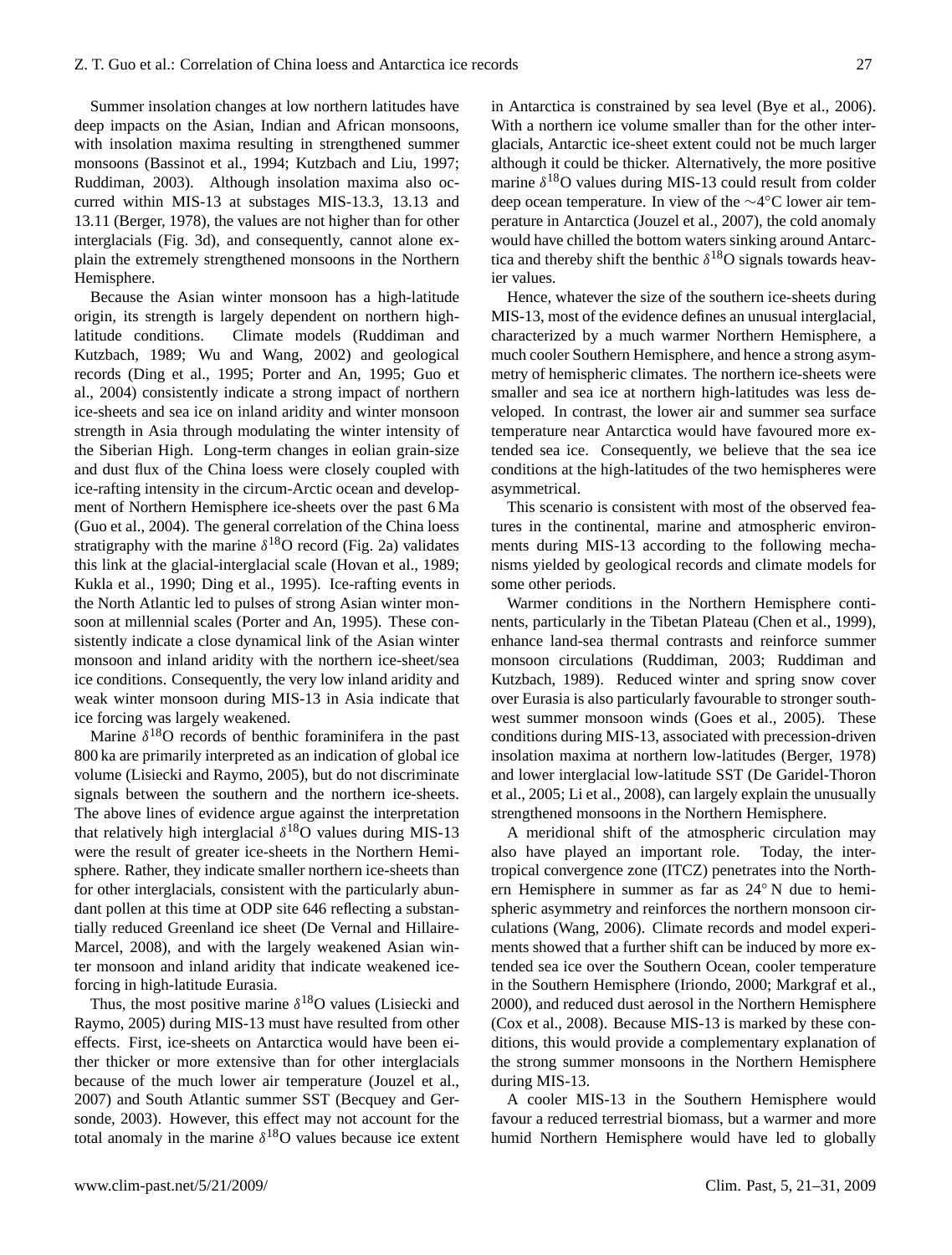increased terrestrial biomass (Duplessy et al., 1984, 2007). This partly explains the higher marine  $\delta^{13}$ C values and lower atmospheric  $CO<sub>2</sub>$  level. The lower Antarctica temperature and a cooler Southern Ocean during MIS-13 also favour a lower CO<sub>2</sub> concentration (Ruddiman, 2003; Siegenthaler et al., 2005; Luthi et al., 2008).

MIS-13 is also an example of decoupling between the strong northern monsoon circulations and atmospheric CH<sup>4</sup> concentration. This anomalous link needs to invoke an offset by strongly reduced CH<sup>4</sup> emission from other regions. The wetlands in the Southern Hemisphere would have emitted less CH<sup>4</sup> in view of the cooler conditions. The boreal wetlands in the Northern Hemisphere would have been omitting large amounts during warmer summers. Another possibility is CH<sub>4</sub> emitted from sources very near the equator but offshore the northern monsoonal continents. The northward movement of the ITCZ caused by the hemispheric asymmetry might have brought unusually cool temperatures to those regions and suppressed CH<sup>4</sup> emissions, consistent with lower SST in the low-latitude Pacific (De Garidel-Thoron et al., 2005) and South China Sea (Li et al., 2008).

Smaller northern ice-sheets would have also occurred within stages MIS-11 and MIS-5e, as suggested by the stronger summer monsoon (Fig. 3a), low dust intensity and weak winter monsoon in Asia (Fig. 2b and e). These are consistent with the more abundant pollen during these two periods at ODP site 646 that indicate a reduced Greenland ice-sheet (De Vernal and Hillaire-Marcel, 2008). Marine records also show a positive  $\delta^{13}$ C anomaly (Oppo et al., 1990; Raymo et al., 1997) (Fig. 3c), greater NADW input to the Southern Ocean (Oppo et al., 1990) and a near-absence of ice rafting near the Arctic (McManus et al., 1999). However, they differ from MIS-13 by the more negative marine  $\delta^{18}O$ values (Fig. 2a), warmer Antarctic temperature (Fig. 3b), and higher  $CO<sub>2</sub>$  and CH<sub>4</sub> levels (Figs. 2c and 3b). This evidence suggests a lesser asymmetry of hemispheric climates than for MIS-13.

The cause of the enhanced asymmetry of hemispheric climates during MIS-13 remains to be addressed. Greenhouse warming may cause similar asymmetry of sea ice (Manabe et al., 1992; Cavalieri et al., 1997), but cannot account for MIS-13 because of its lower  $CO<sub>2</sub>$  and CH<sub>4</sub> levels.

Insolation is a possible cause. Although the  $CO<sub>2</sub>$  concentration was ∼40 ppmv lower (Luthi et al., 2008) in MIS-13 than the pre-industrial level (equivalent to a radiative forcing of ∼−0.82 Wm−<sup>2</sup> ), high northern latitudes received more energy during their summer when this season occurred at perihelion, i.e. three times in MIS-13 at 529, 506, and 485 ka BP. For example, summer insolation at 65◦ N was 50 Wm−<sup>2</sup> higher at 506 ka ago (Fig. 2f) when eccentricity was much larger (Berger, 1978). The consequent net increase of energy received by the northern high-latitudes would favour ice melting. On the contrary, summer insolation at 65◦ S was 50 Wm−<sup>2</sup> lower (Berger, 1978) at 506 ka ago. This, associated with the lower concentrations of greenhouse gases (Loulergue et al., 2008; Luthi et al., 2008), would favour ice building in the Southern Hemisphere. This also happened at 485 ka BP, but at 529 ka BP the amplitude of the seasonal anomaly was reduced due to a lower eccentricity. On the other hand, insolation anomalies at MIS-5e were even larger than at 506 ka BP due to a larger eccentricity (Berger, 1978), consistent with the stronger summer monsoon (Fig. 3a), weaker winter monsoon and lower dust intensity in Asia (Fig. 2e and 3a). In addition, MIS-13 and MIS-11 coincide with a mid-Pleistocene interval of lower amplitude changes of summer insolation at northern high-latitudes (Berger, 1978) from ∼570 to 340 ka BP (Fig. 2f). The higher values of the insolation minima would oppose ice building in the Northern Hemisphere.

Insolation is unlikely to be the only cause because similar insolation patterns also occurred for other times when monsoons were not necessarily strong (for example MIS-7, 242 ka BP). Internal climate processes must have amplified the initial effects of insolation. Stronger NADW formation, as suggested by oceanographic data (Raymo et al., 1997; McManus et al., 1999), should be considered as it may modulate meridional heat transport (Broecker, 1998), and favors climate asymmetry between the two hemispheres. Because NADW has initially heavier  $\delta^{13}$ C values and migrates to other marine basins (Duplessy et al., 1984, 2007; Raymo et al., 1997), it also partly explains the  $\delta^{13}$ C anomaly in the global ocean. We believe that the greatly reinforced northern summer monsoon circulations would have also helped energy transport to the Northern Hemisphere.

Although hemispheric coupling of glacial-interglacial changes is a basic feature of the Pleistocene climate system (Ruddiman, 2003; Schmittner et al., 2003), our correlation indicates that hemispheric climates have at times evolved with relative independence, leading to an unstable coupling during the Mid-Pleistocene. Clearly, the global climate system possesses a natural variability that is not predictable from simple responses to northern summer insolation and changes of the greenhouse gases. During MIS-13, both hemispheres responded in different ways, leading to anomalous continental, marine and atmospheric conditions. The correlations also suggest that marine  $\delta^{18}O$  records are not always a reliable indicator of ice-volume changes in northern high-latitudes. Its values may be occasionally dominated more by signals from either southern ice-sheets or deep ocean temperature, or a combination of both. Our study also suggests that the asymmetry of hemispheric climates is also a prominent factor controlling the strength of the Asian, Indian and African monsoon circulations, most likely through modulating the position of the inter-tropical convergence zone (ITCZ) and land-sea thermal contrasts.

These phenomena may also have implications for other decoupled aspects between the China loess and Antarctica ice records discussed in Sect. 3.1, and for the evolution of the climate system during other periods of the Quaternary. Because either geological records (Ding et al., 1995; Porter and An,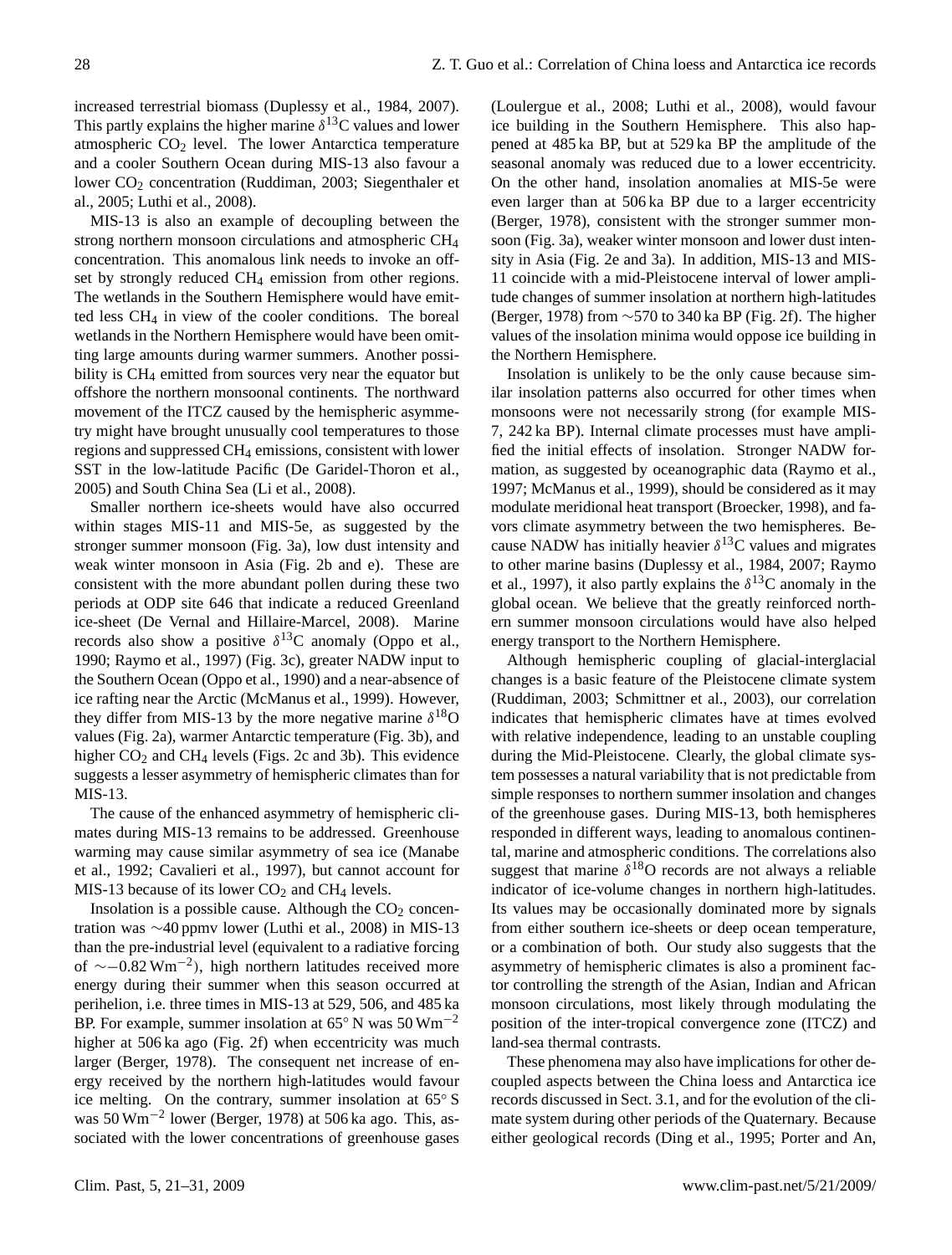1995; Guo et al., 2004) or climate models (Ruddiman and Kutzbach, 1989; Wu and Wang, 2002) indicate a close link between the Asian winter monsoon and ice conditions in the northern high-latitudes, the rather ambiguous expression of the MBE transition in the interglacial Asian climate and the weakened winter monsoon/inland aridity within some glacial intervals might also be linked to a weakened ice forcing at northern high-latitudes. In contrast, the coarsest loess unit L9 (correlative to MIS-22) in China, an indication of particularly strengthened winter monsoon circulation and inland aridity in Asia (Guo et al., 1998), might be linked to substantially increased northern ice-sheets versus smaller ones in the Southern Hemisphere because the globally total ice volume, as indicated by the marine  $\delta^{18}$ O record (Lisiecki and Raymo, 2005), was not greater than for the other glacial periods. Further understanding of these issues would require new terrestrial and marine records, particularly from the polar regions, to independently trace the evolutions of their ice and climate conditions. Ice modelling is also of high importance.

Large-amplitude waxing and waning of ice-sheets are a relatively slow process at geological scales, but extents of sea ice can vary at century and decadal scales and currently show a decreasing trend in the Northern Hemisphere (Cavalieri et al., 1997). This suggests that asymmetric scenarios similar to that of MIS-13 may operate at shorter-terms.

#### **4 Conclusions**

Our correlation between the China loess, Antarctic ice and marine isotope records showed the following main insights related to the hemispheric climate link over the past 800 ka.

The climates in Asia and Antarctica were broadly coupled at glacial-interglacial scale over the past 800 ka, consistent with the other Pleistocene climate records from both hemispheres. General coherencies are observed between high/low Asian dust intensity and low/high  $CO<sub>2</sub>$  levels, between strong/weak Asian summer monsoon and high/low CH<sup>4</sup> concentrations following the glacial-interglacial cycles, although these do not necessarily imply an effective causal link between the dust emission and atmospheric  $CO<sub>2</sub>$  at the glacial-interglacial scale.

The correlation reveals a number of decoupled aspects between the loess and ice records. Among them, a strong anomaly is observed for MIS-13 compared with the other interglacials. Comprehensive examination of the relevant geological records consistently suggests a significantly cooler Southern Hemisphere, but an unusually warmer Northern Hemisphere with reduced northern ice volume, and hence, an enhanced asymmetry of hemispheric climates. During this interglacial, both hemispheres responded in different ways to the northern summer insolation and atmospheric  $CO<sub>2</sub>$ changes.

MIS-13 is therefore a real case of a substantial northern hemispheric warming under relatively low concentrations of greenhouse gases. Smaller northern ice-sheets would have also occurred during MIS-11 and MIS-5e, with apparently a lesser hemispheric asymmetry than for MIS-13. These also suggest that the coupling of hemispheric climates at the glacial-interglacial scales was significantly unstable in the Mid-Pleistocene and that marine  $\delta^{18}$ O records may not be always reliable indicators of northern ice-volume. These findings may also have implications for the evolution of the climate system during other periods of the Quaternary.

Our study also suggests that the asymmetry of hemispheric climates is a prominent factor controlling the Asian, Indian and African monsoon circulations. The cause of the hemispheric climate difference remains to be further addressed. An initial effect of insolation and amplification by the oceanic and atmospheric circulations are likely factors to be considered.

*Acknowledgements.* This research was supported by grants from Chinese Academy of Sciences (KZCX2-YW-117), National Natural Science Foundation of China (40730104) and the Ministry of Science and Technology (2007FY110200). Qiuzhen Yin benefits from a postgraduate grant from Université Catholique de Louvain. Thanks are extended to D. Raynaud for valuable suggestions and discussions, to J. Petit and W. Ruddiman for the highly constructive reviews and helps in improving the manuscript.

Edited by: D.-D. Rousseau

#### **References**

- Barbante, C., Barnola, J.-M., Becagli, S., et al.: One-to-one coupling of glacial climate variability in Greenland and Antarctica, Nature, 444, 195–198, 2006.
- Bassinot, F. C., Labeyrie, L. D., Vincent, E., Quidelleur, X., Shackleton, N. J., and Lancelot, Y.: The astronomical theory of climate and the age of the Brunhes-Matuyama magnetic reversal, Earth Planet. Sc. Lett., 126, 91–108, 1994.
- Becquey, S. and Gersonde, R.: A 0.55-Ma paleotemperature record from the Subantarctic zone: Implications for Antarctic Circumpolar Current development, Paleoceanography, 18, 1014, doi:10.1029/2000PA000576, 2003.
- Berger, A.: Long-term variations of daily insolation and Quaternary climate changes, J. Atmos. Sci., 35, 2362–2367, 1978.
- Broecker, W. S.: Paleocean circulation during the last deglaciation: A bipolar seesaw?, Paleoceanography, 13, 119–121, 1998.
- Bye, J., May, J., and Simmonds, I.: Control of the antarctic ice sheet by ocean-ice interaction, Global Planet. Change, 50, 99– 111, 2006.
- Cavalieri, D. J., Gloersen, P., Parkinson, C. L., Comiso, J. C., and Zwally, H. J.: Observed hemispheric asymmetry in global sea ice changes, Science, 278, 1104–1106, 1997.
- Chen, F. H., Bloemendal, J., Zhang, P. Z., and Liu, G. X.: An 800 ky proxy record of climate from lake sediments of the Zoige Basin, eastern Tibetan Plateau, Palaeogeogr. Palaeoclimatol. Palaeoecol., 151, 307–320, 1999.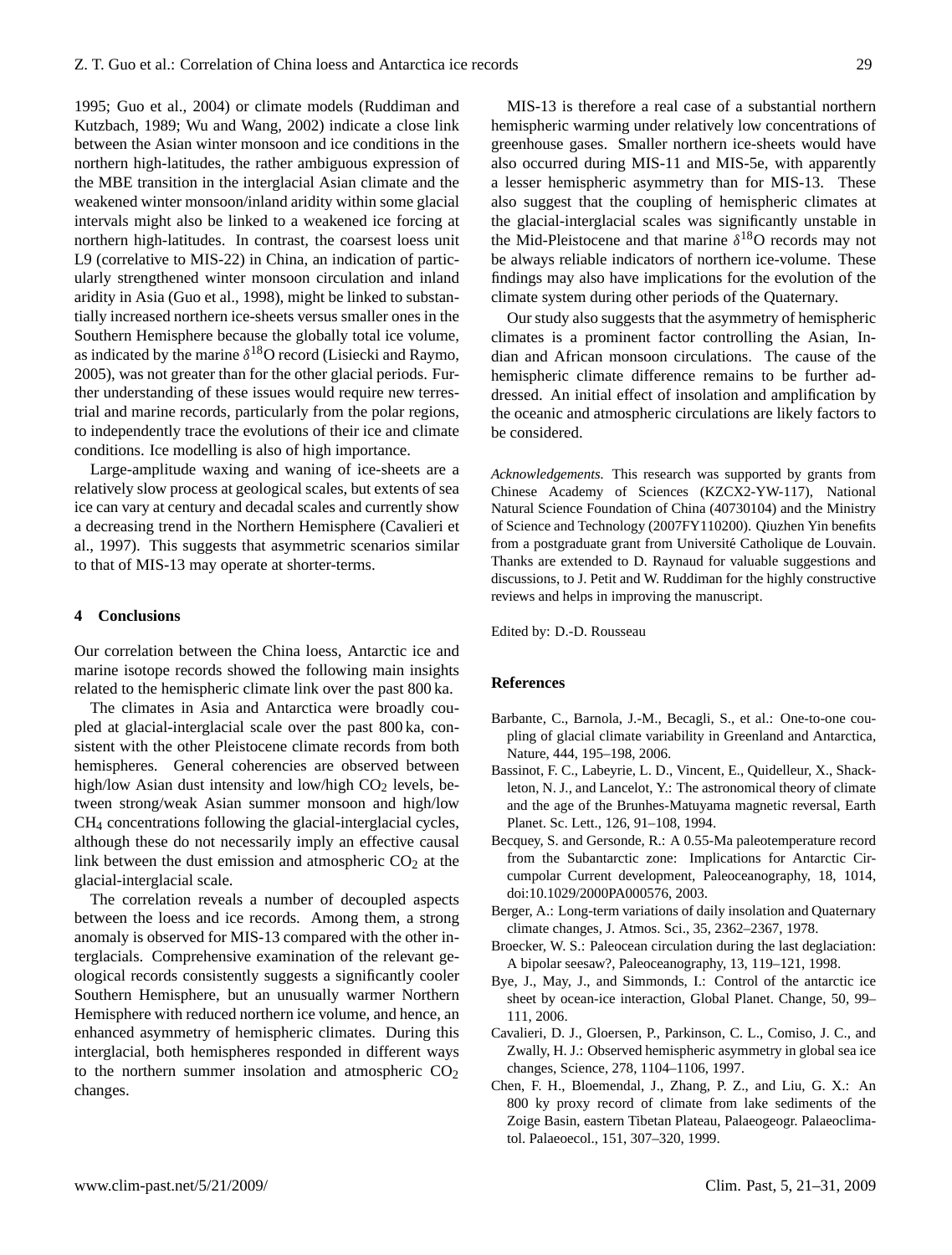- Cox, P. M., Harris, P. P., Huntingford, C., Betts, R. A., Collins, M., Jones, C. D., Jupp, T. E., Marengo, J. A., and Nobre, C. A.: Increasing risk of Amazonian drought due to decreasing aerosol pollution, Nature, 453, 212–215, 2008.
- De Garidel-Thoron, T., Rosenthal, Y., Bassinot, F., and Beaufort, L.: Stable sea surface temperatures in the western pacific warm pool over the past 1.75 million years, Nature, 433, 294–298, 2005.
- De Vernal, A. and Hillaire-Marcel, C.: Natural variability of Greenland climate, vegetation, and ice volume during the past million years, Science, 320, 1622–1625, 2008.
- Ding, Z. L., Liu, T. S., Rutter, N. W., Yu, Z. W., Guo, Z. T., and Zhu, R. X.: Ice-volume forcing of East Asian winter monsoon variations in the past 800,000 years, Quat. Res., 44, 149–159, 1995.
- Duchaufour, P.: Pedologie, Tome 1: Pedogenese et Classification, Masson, Paris-New York-Barcelone-Milan, 1983.
- Duplessy, J. C., Shackleton, N. J., Matthews, R. K., Prell, W., Ruddiman, W. F., Caralp, M., and Hendy, C. H.: <sup>13</sup>C record of benthic foraminifera in the last interglacial ocean: implications for the carbon cycle and the global deep water circulation, Quat. Res., 21, 225–243, 1984.
- Duplessy, J. C., Roche, D. M., and Kageyama, M.: The deep ocean during the last interglacial period, Science, 316, 89–91, 2007.
- Gaillardet, J., Dupre, B., Louvat, P., and Allegre, C. J.: Global silicate weathering and  $CO<sub>2</sub>$  consumption rates deduced from the chemistry of large rivers, Chem. Geol., 159, 3–30, 1999.
- Goes, J. I., Thoppil, P. G., Gomes, H. D., and Fasullo, J. T.: Warming of the Eurasian landmass is making the Arabian sea more productive, Science, 308, 545–547, 2005.
- Guo, Z. T., Biscaye, P., Wei, L. Y., Chen, X. H., Peng, S. Z., and Liu, T. S.: Summer monsoon variations over the last 1.2 Ma from the weathering of loess-soil sequences in China, Geophys. Res. Lett., 27, 1751–1754, 2000.
- Guo, Z. T., Peng, S. Z., Hao, Q. Z., Biscaye, P. E., An, Z. S., and Liu, T. S.: Late Miocene-Pliocene development of Asian aridification as recorded in the Red-Earth Formation in northern China, Global Planet. Change, 41, 135–145, 2004.
- Guo, Z. T., Liu, T. S., Fedoroff, N., Wei, L. Y., Ding, Z. L., Wu, N. ´ Q., Lu, H. Y., Jiang, W. Y., and An, Z. S.: Climate extremes in loess of China coupled with the strength of deep-water formation in the North Atlantic, Global Planet. Change, 18, 113–128, 1998.
- Guo, Z. T., Ruddiman, W. F., Hao, Q. Z., Wu, H. B., Qiao, Y. S., Zhu, R. X., Peng, S. Z., Wei, J. J., Yuan, B. Y., and Liu, T. S.: Onset of Asian desertification by 22 Myr ago inferred from loess deposits in China, Nature, 416, 159–163, 2002.
- Heslop, D., Langereis, C. G., and Dekkers, M. J.: A new astronomical timescale for the loess deposits of Northern China, Earth Planet. Sci. Lett., 184, 125–139, 2000.
- Hinnov, L. A., Schulz, M., and Yiou, P.: Interhemispheric spacetime attributes of the Dansgaard-Oeschger oscillations between 100 and 0 ka, Quat. Sci. Rev., 21, 1213–1228, 2002.
- Hovan, S. A., Rea, D. K., Pisias, N. G., and Shackleton, N. J.: A direct link between the China loess and marine <sup>18</sup>O records: aeolian flux to the north Pacific, Nature, 340, 296–298, 1989.
- Iriondo, M.: Patagonian dust in Antarctica, Quat. Int., 68, 83–86, 2000.
- Jouzel, J., Masson-Delmotte, V., Cattani, O., Dreyfus, G., Falourd, S., Hoffmann, G., Minster, B., Nouet, J., Barnola, J. M., Chappellaz, J., Fischer, H., Gallet, J. C., Johnsen, S., Leuenberger, M.,

Loulergue, L., Luethi, D., Oerter, H., Parrenin, F., Raisbeck, G., Raynaud, D., Schilt, A., Schwander, J., Selmo, E., Souchez, R., Spahni, R., Stauffer, B., Steffensen, J. P., Stenni, B., Stocker, T. F., Tison, J. L., Werner, M., and Wolff, E. W.: Orbital and millennial Antarctic climate variability over the past 800,000 years, Science, 317, 793–796, 2007.

- King, A. L. and Howard, W. R.: Middle Pleistocene sea-surface temperature change in the southwest Pacific Ocean on orbital and suborbital time scales, Geology, 28, 659–662, 2000.
- Kohfeld, K. E. and Harrison, S. P.: DIRTMAP: the geological record of dust, Earth Sci. Rev., 54, 81–114, 2001.
- Kukla, G., An, Z. S., Melice, J. L., Gavin, J., and Xiao, J. L.: Magnetic susceptibility record of Chinese Loess, T. Roy. Soc. Edin.- Earth, 81, 263–288, 1990.
- Kutzbach, J. E. and Liu, Z.: Response of the African monsoon to orbital forcing and ocean feedbacks in the middle Holocene, Science, 278, 440–443, 1997.
- Lambert, F., Delmonte, B., Petit, J. R., Bigler, M., Kaufmann, P. R., Hutterli, M. A., Stocker, T. F., Ruth, U., Steffensen, J. P., and Maggi, V.: Dust-climate couplings over the past 800,000 years from the EPICA Dome C ice core, Nature, 452, 616–619, 2008.
- Li, Q., Wang, P., Zhao, Q., Tian, J., Cheng, X., Jian, Z., Zhong, G., and Chen, M.: Paleoceanography of the mid-pleistocene south china sea, Quat. Sci. Rev., 27, 1217–1233, 2008.
- Lisiecki, L. E. and Raymo, M. E.: A Pliocene-Pleistocene stack of 57 globally distributed benthic  $\delta^{18}$ O records, Paleoceanography, 20, PA1003, doi:10.1029/2004PA001071, 2005.
- Loulergue, L., Schilt, A., Spahni, R., Masson-Delmotte, V., Blunier, T., Lemieux, B., Barnola, J. M., Raynaud, D., Stocker, T. F., and Chappellaz, J.: Orbital and millennial-scale features of atmospheric CH4 over the past 800,000 years, Nature, 453, 383– 386, 2008.
- Lowell, T. V., Heusser, C. J., Andersen, B. G., Moreno, P. I., Hauser, A., Heusser, L. E., Schluchter, C., Marchant, D. R., and Denton, G. H.: Interhemispheric correlation of Late Pleistocene glacial events, Science, 269, 1541–1549, 1995.
- Luthi, D., Le Floch, M., Bereiter, B., Blunier, T., Barnola, J. M., Siegenthaler, U., Raynaud, D., Jouzel, J., Fischer, H., Kawamura, K., and Stocker, T. F.: High-resolution carbon dioxide concentration record 650,000–800,000 years before present, Nature, 453, 379–382, 2008.
- Markgraf, V., Baumgartner, T. R., Bradbury, J. P., Diaz, H. F., Dunbar, R. B., Luckman, B. H., Seltzer, G. O., Swetnam, T. W., and Villalba, R.: Paleoclimate reconstruction along the Pole-Equator-Pole transect of the Americas (PEP 1), Quat. Sci. Rev., 19, 125– 140, 2000.
- Marković, S. B., Hambach, U., Catto, N., Jovanović, M., Buggle, B., Machalett, B., Zöller, L., Glaser, B., and Frechen, M.: The middle and late Pleistocene loess sequences at Batajnica, Vojvodina, Serbia, Quat. Int., in press, 2009.
- Manabe, S., Spelman, M. J., and Stouffer, R. J.: Transient responses of a coupled ocean atmosphere model to gradual changes of atmospheric CO<sub>2</sub>. 2. Seasonal response, J. Climate, 5, 105-126, 1992.
- Marino, F., Castellano, E., Ceccato, D., De Deckker, P., Delmonte, B., Ghermandi, G., Maggi, V., Petit, J., Revel-Rolland, M., and Udisti, R.: Defining the geochemical composition of the epica dome c ice core dust during the last glacialinterglacial cycle, Geochem. Geophys. Geosyst., 9, Q10018,